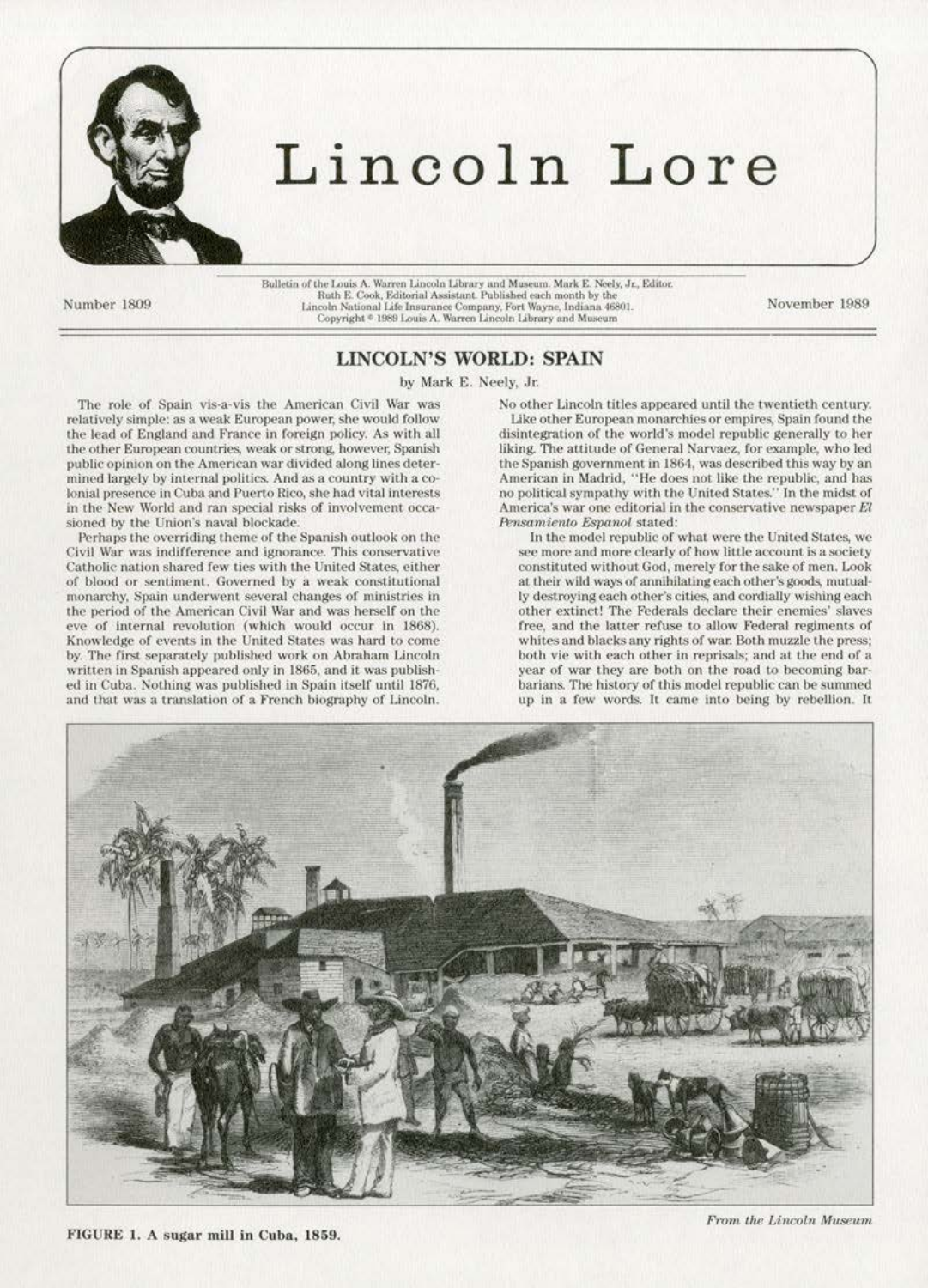

FIGURE 2. "Oh, ain't we sorry!!!" exclaim the tyrants of the Old World when they hear about secession in the U.S.





FIGURE 3. Street in Havana. 1859.

was founded on atheism. It was populated by the dregs of all the nations of the world. It has lived without law of God or man. Within a hundred years, greed has ruined it. Now it is fighting like a cannibal, and it will die in a flood of blood and mire. Such is the real history of the one and only state in the world which has succeeded in constituting itself according to the flaming theories of democracy. The example is too terrible to stir any desire for imitation in Europe.

Unlike the government, the nobility, and the church, Spain's liberals. many of them, wanted to see the American republic sur· vive, but liberals did not rule the country.

Those Spaniards in government who examined the American conflict closely surely saw little to choose between the sides. Although the Confederacy was pledged to slavery, it was perhaps more likely, in the event of successful secession, to have designs on Cuba and Puerto Rico. Many Southerners, along with their Northern allies in the Democratic party, had expressed in the 1850s keen interest in the acquisition of Cuba. In his debates with Abraham Lincoln in 1858, Stephen A. Douglas, hardly a tool of the Southern interests in the Democratic party, had said, "The time may come, indeed has now come, when our interests would be advanced by the acquisition of the island of Cuba. When we get Cuba we must take it as we find it, leaving the people to decide the question of slavery for themselves, without interference on the part of the federal government, or any State of this Union.'' Although the Republicans disavowed ambition to acquire Cuba, they were an antislavery party, and their platform thus raised fears of hostility to the institu-<br>tions of the two Spanish islands. Both the Confederacy and the Union were republics, besides; realistically, there was little for<br>Spain's established powers to admire on either side.

Nor did Abraham Lincoln seem very appealing from his record. One student of Spain's views on the American Civil War, Professor From the Lincoln Museum James W. Cortada, has described the new president's image this way:

Lincoln became the object of Spanish attention during his debates with Stephen A. Douglas in 1858. At that time, the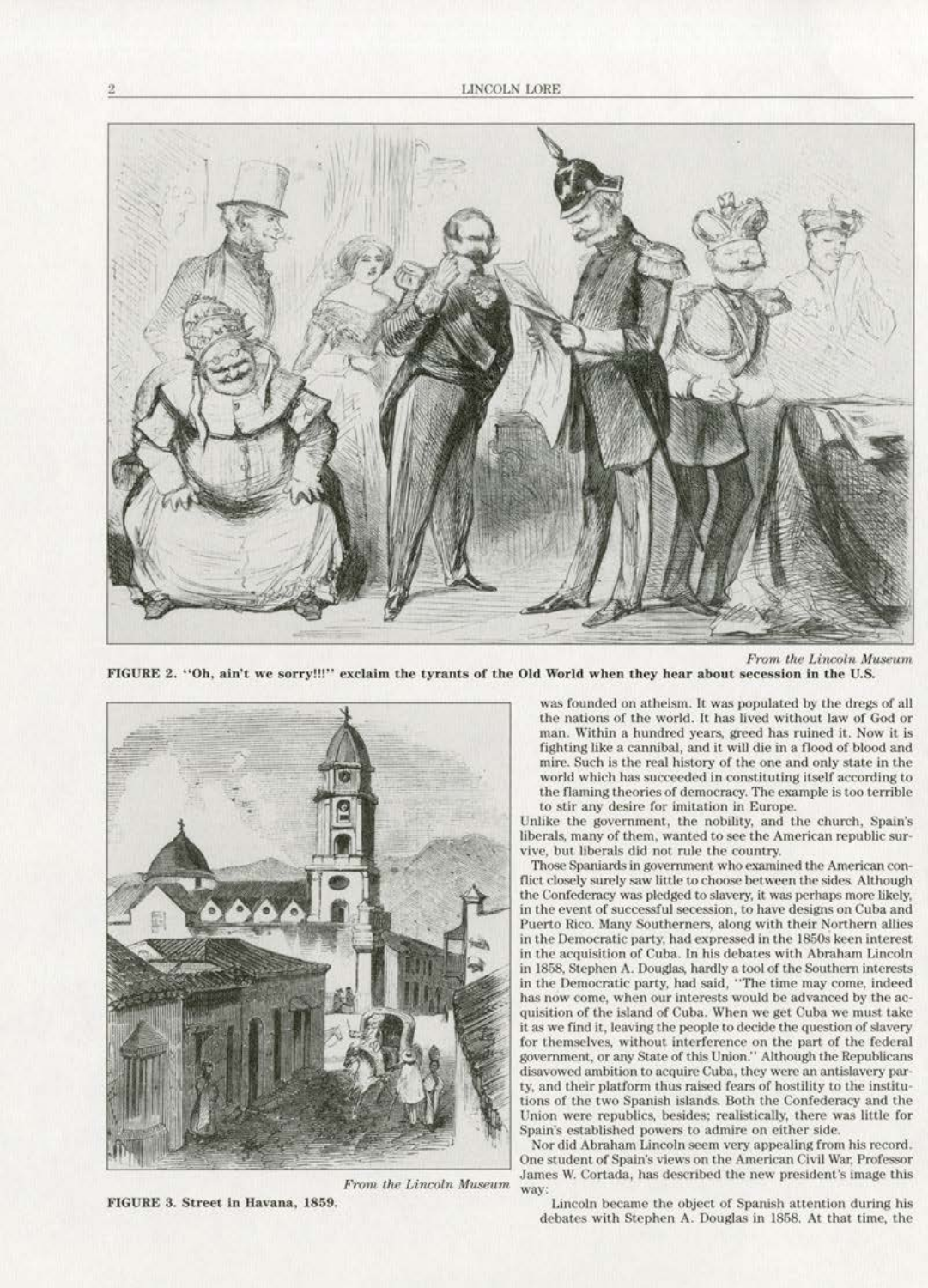future president expressed the widely held view that Cuba ed to work for that inevitable day, completely rejecting President James Buchanan's policy. Like many other Americans, Lincoln wanted to see slavery eliminated from Cuba, yet felt that the islanders would have to determine their own future and take the initiative in abolishing this institution.

In truth, Douglas' views, printed along with Lincoln's in the section on the debates in The Collected Works of Abraham Lincoln, have been mistaken here for Lincoln's. Lincoln did not express belief in the inevitability of Cuban annexation in the debates or anywhere else that I am aware of.

It is true, of course, that Lincoln wanted all men everywhere to be free, but whether he thought " the islanders would have to determine their own future" is not altogether clear from the meager record left us on this question in Lincoln's collected works. One thing is dear. however, and it would doubtless have been so to any Spanish government official who took the trouble to investigate: Lincoln held fairly horrifying views on Spain.

In a speech in the Whig presidential campaign of 1852 Lincoln discussed the recent execution of some fifty Americans by the Spanish colonial government in Cuba. A group of American adventurers, mostly veterans of the Mexican War, had joined a filibustering expedition led by a Venezuelan named Narciso Lopez, who wanted to overthrow the Spanish government on the island. They set out from New Orleans in 1851 and quickly ran into deep trouble in Cuba. When a rearguard of fifty men was captured by Spanish authorities. they were tried by a military court and executed within three days. President Fillmore, like Lincoln a Whig, admitted the right of the Spanish government to act thus against invaders. Lincoln defended Fillmore's policy in his speech, but in the course of doing so Lincoln also said or the executions of the Americans:

Their butchery was, as it seemed to me, most unnecessary, and inhuman. They were fighting against one of the worst governments in the world; but their fault was, that the real people of Cuba had not asked for their assistance; were neither desirous of, nor fit for civil liberty.

Lincoln had, then, denounced Spain's as "one of the worst governments in the world," and he had expressed hls opinion that even the "real people of Cuba" were unfit for civil liberty.

Such views of Spanish culture were common in Lincoln's day and Lincoln posed less threat to Spanish colonies than his Democratic political rivals, but there was cold comfort in that to any sensitive Spanish patriot.

As Lincoln's prejudices may suggest, American interest in Spain remained low throughout the Civil War, though some popular excitement was aroused by a revolt against Spanish authority In Santo Domingo that began in 1863. The United States government also ran into some difficulties over the pursuit of alleged blockade-runners in Cuban waters, leading Spain to claim a six·mllc territorial limit. In his annual message of December 8, 1863, President Lincoln mentioned the dispute and proposed "in an amicable spirit to refer it to the arbitrament of a friendly power." Spain was well served in Washington by her minister Gabriel Garcia y Tassara. Lincoln's appointees in Spain proved less fortunate. Carl Schurz, a former German revolutionary, hated the old-fashioned aristocratic Spanish<br>court. Gustave Koerner, a German-American leader from Lincoln's home state, replaced Schurz in 1862 and showed no particular interest in the job. Antislavery politician John P. Hale was the last of Lincoln's appointees there. Continuity and expertise, however, were guaranteed at the American mission in Madrid by the secretary of legation Horatio Perry, a Harvard graduate who had married a Spanish poet. Like many career



FIGURE 4. The Confederate steamer Stonewall.

From the Lincoln Museum